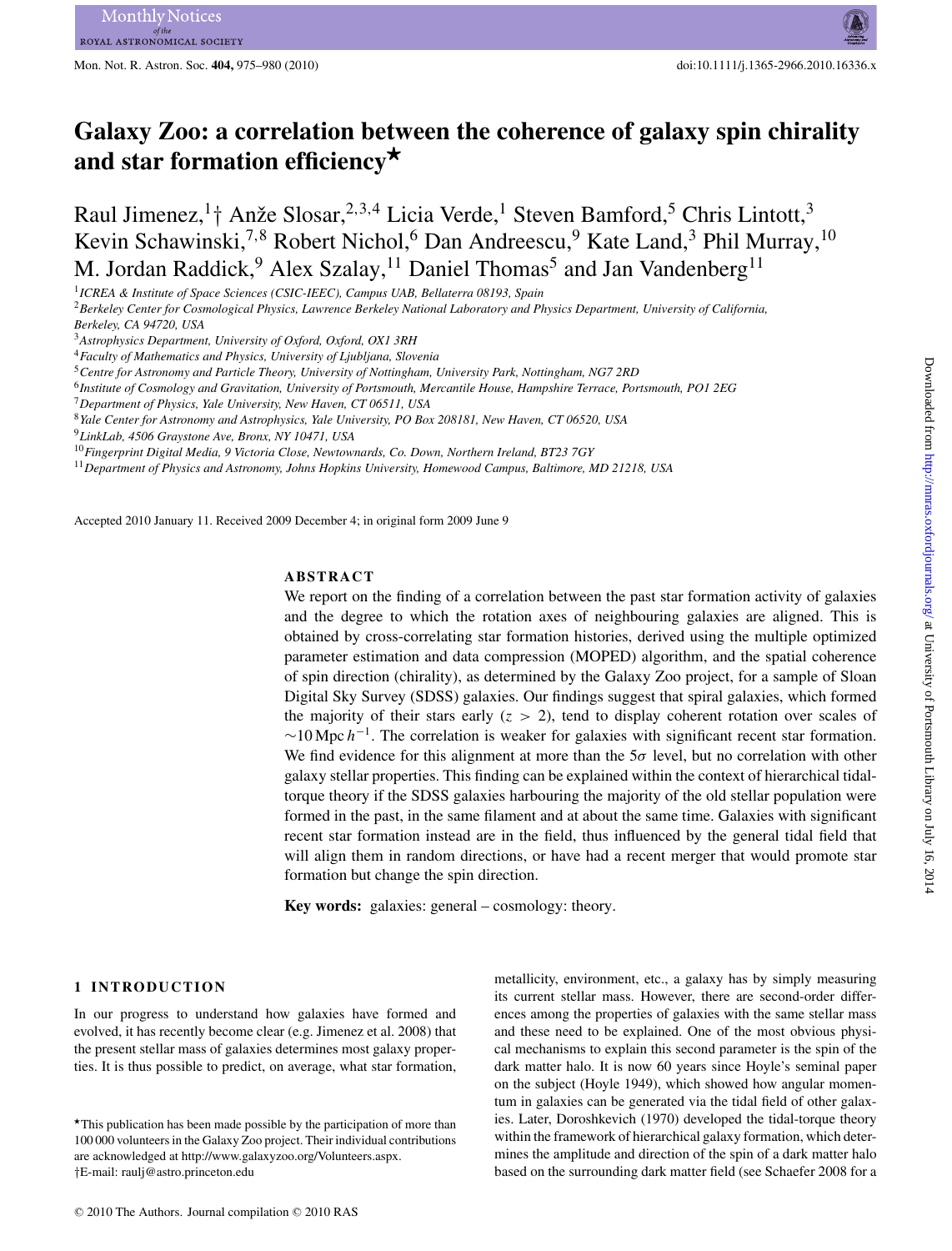recent review). Numerical *N*-body simulations produce results that are in good agreement with the theoretical predictions, although linear theory is not always sufficient to determine the final angular momentum of a collapsed object (e.g. Barnes & Efstathiou 1987; Porciani, Dekel & Hoffman 2002 and references therein). In addition, mergers are expected to significantly alter a halo final spin (Hetznecker & Burkert 2006).

The amplitude of the dark matter halo spin will influence the radius where baryons will settle into a disc (White & Rees 1978; Fall & Efstathiou 1980), thus influencing its density and therefore the star formation history of the galaxy. The influence of spin on star formation history has been studied in detail (Toomre 1964; Dalcanton, Spergel & Summers 1997; Jimenez et al. 1997; Mo, Mao & White 1998; Avila-Reese, Firmani & Hernandez 1998).

One interesting feature of tidal-torque theory in hierarchical models (Heavens & Peacock 1988; Catelan & Porciani 2001; Catelan, Kamionkowski & Blandford 2001; Crittenden et al. 2001; Porciani et al. 2002; Hahn et al. 2007) is the prediction of correlated spin directions and that the spin direction for dark haloes is strongly influenced by the halo environment. Pen, Lee & Seljak (2000) reported a detection of galaxy spin correlations at 97 per cent confidence. Slosar et al. (2009) have measured the correlation function of the spin chirality and report, for the first time, a signal at scales  $\lt$ 0.5 Mpc  $h^{-1}$  at the 2–3  $\sigma$  level. This subject has received renewed interest not just for being a test of tidal-torque theory but because the mechanism that produces angular momentum alignment is believed to create correlations between observed galaxy shapes, introducing a potential contamination to the cosmological weak lensing signal.

Observationally, it is very difficult to obtain full information on the spin vector of a dark matter halo. Concentrating on disc galaxies, the plane of the disc determines the axis of rotation of the disc of baryonic matter. For galaxies seen in projection, the observed galaxy ellipticity constrains the galaxy spin axis. For infinitely thin and perfectly circular discs, the spin vector axis would be known but not the spin 'chirality' (the spin direction along the axis). For realistic discs, projection effects mean that what can be measured reliably is the projected spin axis. Information about the spin chirality is absent in the study of galaxy ellipticity. Nevertheless, chiral information is known for the sample of face-on galaxies of the Galaxy Zoo project.<sup>1</sup> The correlation of chirality therefore implies a correlation of the spin vectors.

An expectation of tidal-torque theory is that haloes that formed together, and thus experienced a similar tidal field during their initial collapse, will have similarly aligned spin vectors. Galaxy chirality should thus be coherent on scales related to those of large-scale structure.

Here, we explore whether spatially coherent spin chirality (and therefore spin vectors) correlate with other galaxy properties that depend on the galaxy stellar population and star formation history. Our main finding is that the absolute value of the average spin direction of the galaxies located in a spatial patch (pixel) is correlated with past star formation activity in these galaxies. However, we find no correlation with other galaxy properties such as metallicity, or with the average spin itself (i.e. the Universe does not have a preferred direction). The rest of the paper is organized as follows. In Section 2 we describe the galaxy sample selection and the methodology, in Section 3 we present the results, and in Section 4 we present some discussion and draw our conclusions.

### **2 SAMPLE SELECTION AND METHOD**

In the Galaxy Zoo project, a sample of 893 212 galaxies was visually classified by about 90 000 users. The sample galaxies were selected to be sources that were targeted for SDSS spectroscopy (i.e. extended sources with Petrosian magnitude *r <* 17.77). Additionally, we have included objects that were not originally targeted as such, but were observed to be galaxies once their spectrum was taken. Where spectroscopic redshifts were available, we found that galaxies have the mean redshift of  $z = 0.14$  and the objects with the highest redshift reach *z* ∼ 0.5. The galaxies thus probe our local Universe at cosmological scales. Each object has been classified about 40 times from a simplified scheme of six possible classifications: an elliptical, a clockwise spiral galaxy, an anticlockwise spiral galaxy, an edge-on spiral galaxy, a star/unknown object, a merger. Various cuts (hacking attempts, browser misconfigurations, etc.) removed about 5 per cent of our data. The data were reduced into two final catalogues based on whether data were weighted or unweighted. In the unweighted data, each user's classification carried an equal weight, while in the weighted case, a user's weights were iteratively adjusted according to how well each user agreed with the classifications of other users. In both cases, the accrued classifications were further distilled into 'super-clean', 'clean' and 'cleanish' catalogues of objects, for which we required 95, 80 and 60 per cent of users, respectively, to agree on a given classification. In all cases, this is a statistically significant classification with respect to random voting; however, the human 'systematical' error associated with it is difficult to judge. In any case, we are in the limit where taking more data will not change our sample beyond noise fluctuations as the votes are uncorrelated. A detailed account of the reduction procedures as well as the procedure to measure spin orientations, and the removal of systematics, can be found in Lintott et al. (2008) and Land et al. (2008).

We consider the sample of spiral galaxies of the Galaxy Zoo project for which the spin chirality (i.e. the direction of the galaxy arm winding) has been determined. This piece of information for each galaxy is what we refer to as halo spin chirality. In general, the gas of a galaxy should be rotating in the same direction as the halo; about 4 per cent of the galaxies do not do this (Pasha & Smirnov 1982), but there should be a strong – although not perfect – correlation between the angular momentum vector of gas and that of the dark matter halo hosting a galaxy (van den Bosch et al. 2002). Here, we assume that the chirality of the galaxy is a proxy for the rotation direction of the host dark matter halo.

Our catalogue of galaxy star formation properties is obtained from Panter et al. (2007). This catalogue has been constructed from the spectroscopic main galaxy sample of the SDSS data release 4 (Adelman-McCarthy et al. 2006). Star formation histories, metallicities, stellar masses and dust content have been extracted using the multiple optimized parameter estimation and data compression (MOPED) algorithm (Heavens, Jimenez & Lahav 2000a), which allows for rapid extraction and parameter exploration of galaxy spectra using stellar population models. The method has been explored in detail in Panter et al. (2007) and has been tested with the versatile spectral analysis (VESPA) algorithm (Tojeiro et al. 2007) for accuracy and extent of degeneracies in the recovered parameters (see Panter et al. 2007 and Tojeiro et al. 2007 for details). The star formation histories catalogue from VESPA (Tojeiro et al. 2009) is available on-line.<sup>2</sup> Although for the SDSS spectra,

<sup>2</sup> http://www-wfau.roe.ac.uk/vespa/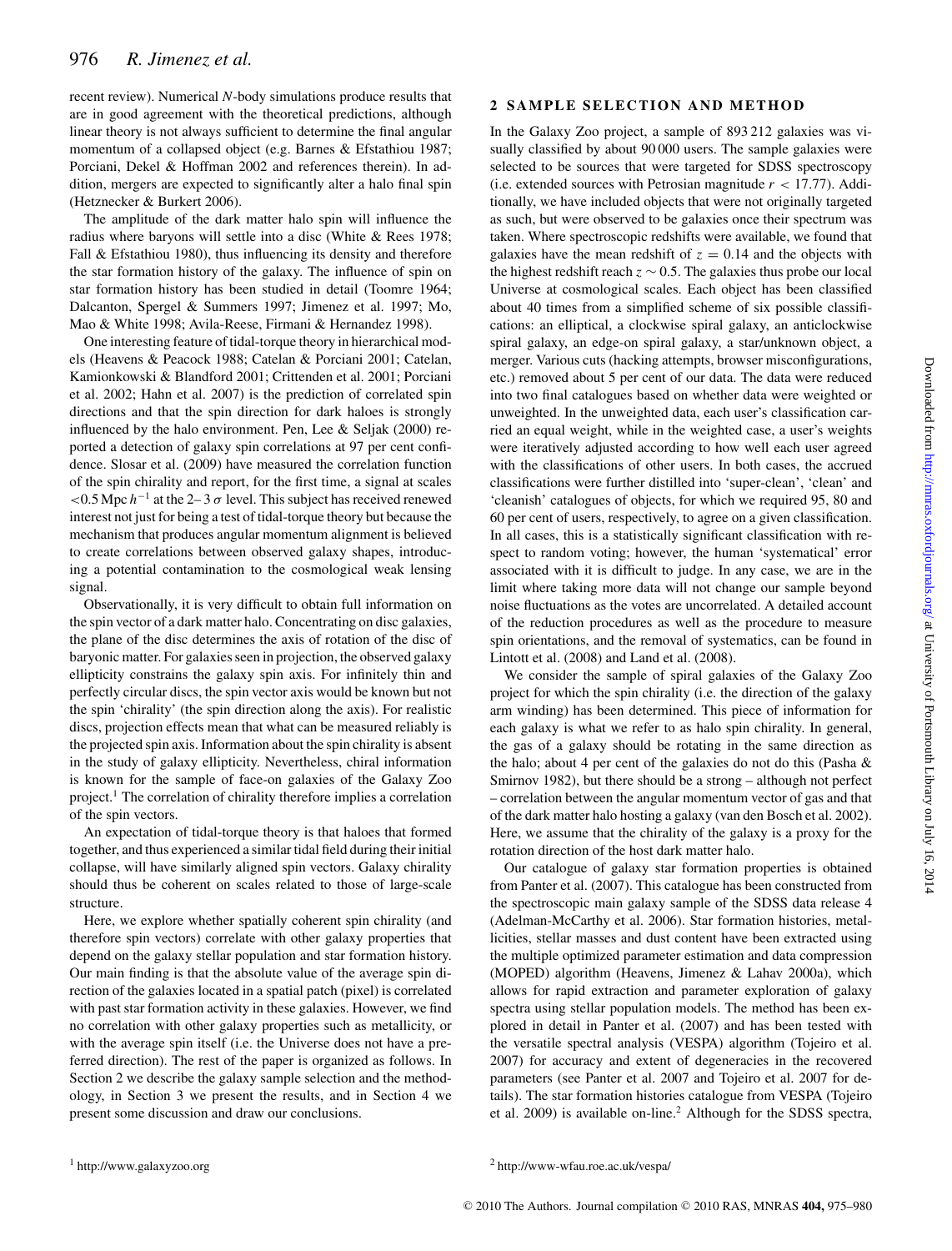individual star formation histories are poorly constrained (Tojeiro et al. 2007) because of the low signal-to-noise (S/N), the sample of average properties is robust and well constrained; it is these average quantities that we use in our study. Panter et al. (2007) give a thorough and detailed explanation of the method, its shortcomings and advantages, and we refer the interested reader to this paper for a detailed description of the star formation catalogue used in the present work. The catalogue contains about half a million galaxies.

To create our final sample we match the above two catalogues, MOPED and Galaxy Zoo (keeping only galaxies that are classified as clean), to obtain a total of 12 897 galaxies at redshift *z <* 0.2. The redshift distribution of our sample is narrow (the redshift interval  $0.012 < z < 0.13$  encloses 90 per cent of the galaxies, and the maximum of the redshift distribution is  $z_m = 0.08$ ). It is this sample that we use in our study. Note that the galaxies in the sample are spirals, and therefore the downsizing effect is not as extreme as in ellipticals.

We uniformly pixelize the survey using a range of pixel sizes. In what follows, we use a flat concordance lambda cold dark matter (LCDM) model to convert between redshifts and distances. In each pixel, we define a pixel spin chirality  $S_i$  given by the average spin chirality for the galaxies in the pixel

$$
S_j = \sum_{i=1}^{N_j} s_i / N_j,
$$

where  $N_i$  denotes the number of galaxies in pixel *j* and  $s_i$  denotes a galaxy spin chirality;  $s_i$  can only take values of +1 or −1 while −1 <  $S_i$  < 1. For uncorrelated spin direction, within the errors  $S_i = 0$ , only for correlated spin direction, the average spin chirality will be significantly non-zero (see Fig. 1). Note that when we compute the cross-correlation of galaxy quantities with the pixel spin chirality *Sj*, we use the absolute value,  $|S_i|$ . We show that there is no correlation when we use the full value of  $S_i$  (including its sign).

Each galaxy in the sample (index *i*) has associated with it a stellar mass, a metallicity, a metallicity history and a star formation history. The star formation history is described by the star formation in independent bins (index  $β$ ),  $ψ_{β,i}$ : nine equally spaced in look-back time and two bins for high-redshift star formation (see Table 1). For each galaxy, the star formation is normalized to unity. For each pixel, we also define a deviation from the mean star formation history given by the average star formation in each bin over the pixelgalaxies minus the global average star formation:

$$
SF_{j,\beta} = \sum_{i=1}^{N_j} \psi_{\beta,i}/N_j - \langle \psi \rangle.
$$

Spin vector pointing "up" (s=1)

$$
(x) \quad \text{Spin vector pointing ``down'' (s=-1)}
$$



**Figure 1.** Graphical depiction for a given pixel size of what it means to have a high value of *sj*.

| Bin | lτ      | $c$ z  | u z     | $1 t_{\rm lb}$ | $c t_{\rm lb}$ | $u t_{lb}$ |
|-----|---------|--------|---------|----------------|----------------|------------|
| 11  | 0.0007  | 0.001  | 0.00145 | 0.00966        | 0.014          | 0.0200     |
| 10  | 0.00145 | 0.0021 | 0.003   | 0.0200         | 0.029          | 0.0414     |
| 9   | 0.003   | 0.006  | 0.0063  | 0.0414         | 0.06           | 0.0857     |
| 8   | 0.0063  | 0.012  | 0.013   | 0.0857         | 0.12           | 0.1776     |
| 7   | 0.013   | 0.0179 | 0.027   | 0.1776         | 0.26           | 0.3677     |
| 6   | 0.027   | 0.0419 | 0.057   | 0.3677         | 0.53           | 0.7614     |
| 5   | 0.057   | 0.0839 | 0.125   | 0.7614         | 1.10           | 1.5767     |
| 4   | 0.125   | 0.186  | 0.287   | 1.5767         | 2.27           | 3.2650     |
| 3   | 0.287   | 0.456  | 0.786   | 3.2650         | 4.70           | 6.7609     |
| 2   | 0.786   | 1.200  | 2.000   | 6.7609         | 8.46           | 10.32      |
| 1   | 2.000   | 4.000  | 8.000   | 10.32          | 12.09          | 13.00      |

Metallicity history is treated in the same way. Note that by comparing average quantities in each pixel rather than total quantities we are not directly sensitive to the galaxy local density. Correlation between chirality and density has been explored in Land et al. (2008).

Therefore, we have several pixelized maps: a map of spin chirality, and 24 maps of galaxy star formation properties (stellar mass, metallicity, 11 maps of star formation at different look-back times, and similarly 11 maps for metallicity history).

To quantify a possible correlation between galaxy properties and spin coherence, we use the Pearson correlation coefficient and explore how it varies as a function of pixel size, lag and star formation properties. Errors are estimated by repeating the procedure with randomized spins. This cross-correlation in pixels of a finite size essentially contains information on the integrated cross-correlation function below some pixel size. If certain properties correlate in two-point statistics up to a certain scale, our statistical test will pick it up.

## **3 RESULTS**

We are interested in exploring whether galaxies with a particular property have their spins aligned or randomly oriented with respect to their neighbours. In this respect, we do not need to worry about projecting the spin vector on a common reference frame for all galaxies, as was done by Land et al. (2008) and Slosar et al. (2009), as we are only interested in the cross-correlation between the spatially averaged chirality of the galaxies and their star formation properties. We also interpret the chirality of the galaxy spin as a proxy for the halo spin chirality.

The spins of the galaxies in our sample are spatially correlated (Slosar et al. 2009) and the star formation properties are also spatially correlated with the large-scale cosmological structures (e.g. Sheth et al. 2006). The cross-correlation as defined in Section 2 indicates which galaxy property is mostly correlated with the large-scale tidal field responsible for spin alignment.

We find no correlation of the absolute value of the pixel spin chirality with stellar mass, metallicity or metallicity history but we find significant correlation with star formation history. Further, when we correlate the pixel spin chirality (not its absolute value but keeping the sign) with the star formation history, we find no correlation. To be precise, the Pearson coefficient we find is of the order of 4 per cent at all look-back times, which is below the error in the coefficient itself (see below).

Fig. 2 shows the relation between the pixel-averaged star formation fraction  $(SF_{i,1})$  in the oldest MOPED bin (1; see Table 1) and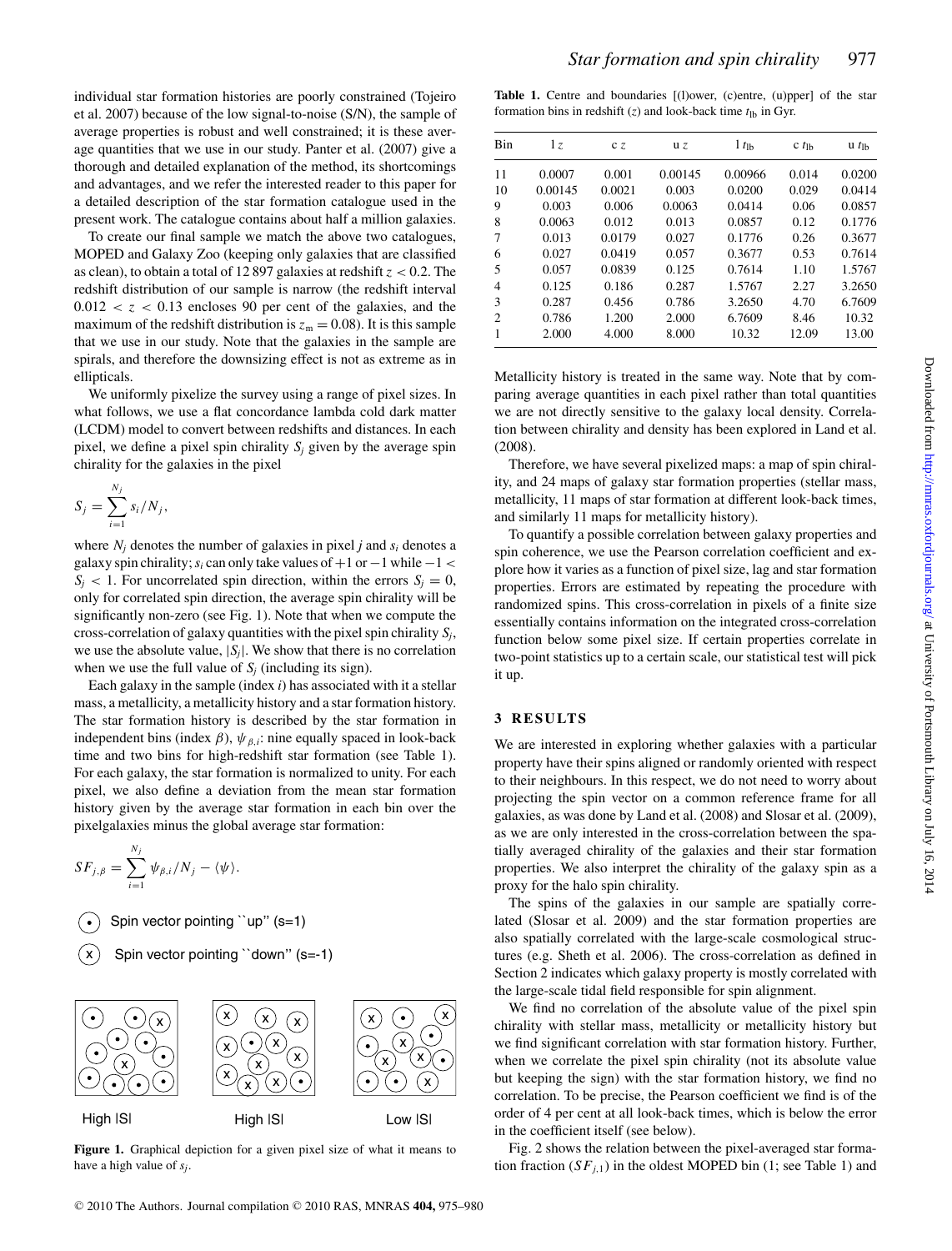

**Figure 2.** Relation between pixel-averaged star formation fraction in the oldest MOPED bin (1; see Table 1) and pixel-averaged absolute spin  $|S_i|$ (for a pixel size of 10 Mpc  $h^{-1}$ ) for all those galaxies that have formed more than 30 per cent of their present stellar mass at  $z > 2.0$ . Because of the large number of pixels, instead of showing a scatter plot we show the mean relation; error bars show the standard deviation around the mean relation. Note that spiral galaxies that formed more than 30 per cent of their stars at  $z > 2$  have preferentially a coherent spin chirality. If we focus on those spiral galaxies that formed more than 80 per cent (denoted by the dashed line) of their stars at  $z > 2$ , then virtually all of them have coherent spin chirality. The dotted and dash-dotted lines show the pixel-averaged star formation but for choices of the pixel size of 2 and 50 Mpc *h*−1, respectively. For these cases, the value of the star formation fraction as a function of absolute spin is consistent with zero, as error bars are similar to the 10 Mpc *h*−<sup>1</sup> pixel-size case and are not plotted for clarity (see text for more details).

the absolute value of the pixel-averaged spin  $|S_i|$  for all those galaxies that have formed more than 30 per cent of their present stellar mass at  $z > 2.0$ . Because of the large number of pixels, a scatter plot is unclear; here, the points indicate the mean relation and the error bars show the standard deviation around the relation. Note that spiral galaxies that formed more than 30 per cent of their stars at *z >* 2 have preferentially a coherent spin chirality. If we focus on those spiral galaxies that formed more than 80 per cent (denoted by the dashed line) of their stars at  $z > 2$ , then virtually all of them have coherent spin chirality. This implies that those galaxies that were in place at *z >* 2 rotate on the same direction on scales of ∼10 Mpc.

To quantify our results, we find that the Pearson correlation coefficient between the absolute value of the pixel spin chirality and past star formation maps is maximum at zero-lag for a physical pixel size of ∼10 Mpc *h*−1. For smaller pixel sizes (*<*2 Mpc *h*−1), the number of galaxies per pixel decreases very rapidly. The correlation disappears for pixel sizes larger than ∼50 Mpc *h*−1. See also Fig. 1, where we show the value of the correlation for different pixel sizes.

We find that the correlation is greatest for galaxies that formed most of their stars in the past and decays for galaxies with most of their stars being formed recently.

Fig. 3 shows the Pearson correlation coefficient for the absolute value of the pixel spin chirality as a function of the star formation bin (see Table 1). The points have been obtained by computing the mean for several redshift slices of width ∼100 Mpc, and the error bars shown are from the mean dispersion in the different, ∼10, redshift slices. The dashed line shows the error in the correlation coefficient obtained from randomly redistributing the values of the  $|S_i|$  map. We can see that for those galaxies with significant star



**Figure 3.** Pearson correlation coefficient between the absolute value of pixel spin chirality and past star formation as a function of the start formation in look-back time bin number (see Table 1 for conversion between bin number and look-back time). The pixel size is 10 Mpc *h*−1. The points are the mean of the correlation coefficient for several redshift slices. Error bars show jack-knife estimates of the correlation coefficient rms by using several redshift slices. The dashed line shows the  $1\sigma$  correlation level obtained with a randomized spin map. Galaxies with star formation in the oldest bins (1–3) show strong correlation with spin chirality (and therefore with spin alignment). The correlation decreases for galaxies with more recent star formation.

formation in the oldest bins (1–4) the correlation with absolute value of pixel spin chirality is 6*σ* above the noise level, while it decreases to slightly weaker levels for galaxies with significant star formation in their recent bins (8–11). This finding indicates that spiral galaxies with most of their star formation in the past have most of their galaxies rotating in the same direction with a coherence length of 10 Mpc *h*−1. To explore the correlation for separation smaller than 10 Mpc *h*−1, we have repeated the analysis with the projected catalogue. The catalogue depth implies that in the line-of-sight direction the cell size, *R* is always ∼343 Mpc *h*−1, thus diluting the signal if the signal coherence length is smaller than *R*. The higher density of objects, however, enables us to explore smaller separations. We find that the signal is maximal for cell sizes of 10 Mpc *h*−<sup>1</sup> (given by the transversal cell size at*z*m) and decreases rapidly for cell sizes greater than 50 Mpc *h*−1. As before, also in this case when considering the full value of the pixel spin chirality (i.e. keeping the sign), we obtain no statistically significant correlation.

These results indicate that the Universe does not have a preferred direction and/or, more importantly, that human biases in classifying the rotation direction do not enter into our analysis.

Table 2 shows, for the 11 look-back times, the percentage deviation from zero in the value of the pixel spin chirality when we consider the sign. It is demonstrated that a small bias at the 3– 4 per cent level remains, towards negative values of *S* but below the intrinsic error. To calculate the values of the bias in each

**Table 2.** Per cent deviation in each look-back time star bin for the quantity  $|S_i|$  from zero, which means the Universe has no preferred direction. Note that there is a negative bias at the per cent level, but this error is below the error from the correlation analysis (see text).

| SF bin                                      | $\overline{11}$ | 10 |  |  |
|---------------------------------------------|-----------------|----|--|--|
| Per cent $-0.7$ $-2.5$ $-3.4$ $-2.9$ $-3.8$ |                 |    |  |  |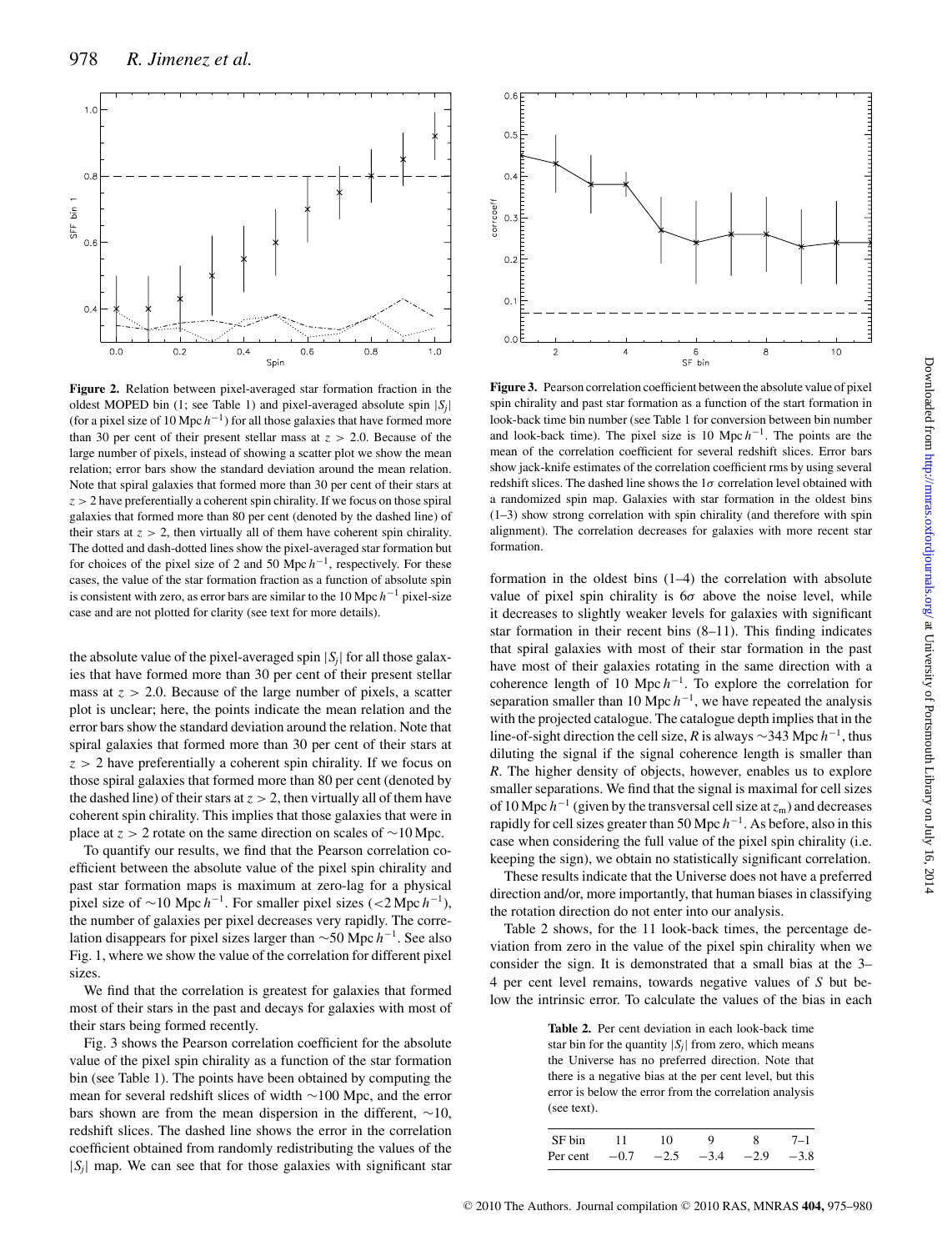

**Figure 4.** Same as Fig. 3 but for three different mass ranges. In this case, we use the projected map in order to increase the signal-to-noise. Note that the signal at bins 1 and 2 is dominated by galaxies in the mass range  $10^{10} - 10^{11}$  M...

look-back time bin, we calculate  $\sum S_\beta$  for all the galaxies in that bin that contribute to more than 90 per cent of the bin star formation. We have also verified that the strength of the correlation signal does not depend on how many galaxies are included in the sample by randomly subsampling the catalogue; the error bars, of course, increase when fewer galaxies are considered.

Because star formation is also correlated with mass (Sheth et al. 2006), we explore whether the above correlation is driven by the mass of the galaxy. MOPED provides the present and total stellar mass in the galaxy. In Fig. 4 we show the above correlation but for three mass ranges. The dashed line shows the correlation level for a map where the absolute values of pixel spin chirality have been redistributed randomly; therefore, it is a measure of the noise level. We note that the correlation at early times (bins 1 and 2) is dominated by galaxies in the mass range  $10^{10} - 10^{11}$  M $\odot$ . (Recall that because the sample is approximately volume-limited the number of galaxies in each of the mass bins decreases rapidly with increasing mass, so the trend is not driven by the number of galaxies in each mass bin.) This is in contrast to the strong correlation found between mass and star formation in the past by Heavens et al. (2004) and Panter et al. (2007). We conclude, then, that the observed correlation between spin chirality and early star formation is not driven by mass but by star formation activity.

So far, we have used the galaxies from Galaxy Zoo classified as clean, which limits our sample to only 12 897 galaxies. Because there are many more galaxies in the MOPED catalogue, we have implemented the following algorithm to increase the Galaxy Zoo sample. We weight the chirality of a galaxy by the number of votes from the public. If most people voted for one direction, this algorithm converges to the clean sample we used before. The results of the correlation so obtained are similar to Fig. 1 within the errors bars.

#### **4 DISCUSSION AND CONCLUSIONS**

Halo spin directions correlate with the large-scale structure (see, for example, Bailin & Steinmetz 2005; Hahn et al. 2007; Trujillo, Carretero & Patiri 2006). Haloes in sheets tend to have their angular momentum parallel to the sheet; a weaker indication is observed for haloes in filaments, which have their spin perpendicular to the filament direction.

Spin directions are also correlated, as seen in observations (Pen et al. 2000; Slosar et al. 2009) and as predicted by tidal-torque theory (Catelan & Porciani 2001; Catelan et al. 2001; Crittenden et al. 2001; Porciani et al. 2002).

We have found a significant correlation between past star formation activity and the degree of coherence of spin chirality for galaxies in a spatial patch (pixel spin chirality). While we have only used the chiral information of nearly face-on galaxies, the detection of a non-zero signal can only be produced if spin orientations are correlated. The correlation is highest for regions in which galaxies have formed most of their stars in the past. We do not find significant correlations with spin coherence for any of the other measured galaxy properties that we have considered (metallicity, stellar mass, metallicity history).

We note that using chiral information rather than the axis inferred from the projected ellipsoid is safer from the perspective of potential systematic effects. The reason for this is that inferred properties of stellar population are likely to be affected by the galaxy being viewed face-on or edge-on. These properties, however, cannot be affected by the galactic arms winding one way or another.

Our analysis indicates that neighbouring spiral galaxies, which have similar star formation histories, also have their spins aligned. We can interpret this as the large-scale environment influencing dark matter halo spins, giving it a large-scale coherence length, and that either halo spin, environment, or a combination of the two, influence galaxy star formation histories. This can be understood in the context of tidal-torque theory. Galaxies that have their spins aligned are formed in the same filament or sheet and at about the same time.

This correlation is stronger for regions comprising galaxies with older stars, while regions containing significant fractions of galaxies with recent star formation exhibit a smaller correlation with spin coherence. This can be understood as these galaxies being formed in the field and thus being affected by a random tidal field and at different epochs or having had a recent major merger. This would promote recent star formation but deviate the spin direction from that set by the cosmological tidal field.

Our results imply that in simulations of galaxy formation we should expect to detect the early formation of large spiral galaxies in the filaments around clusters. It is the haloes in the filaments that should carry the majority of the star formation of the large spirals. Further, we would expect that most star formation today should be in the field, away from the filaments, and that these objects should have randomly oriented spins. This finding indicates that spin and the correlation between spin and star formation are new, measurable quantities that offer a new complementary way to explore and quantify the effect of environment on star formation (Bamford et al. 2009). We are planning to explore these issues using the cosmological simulations of galaxy formation.

Another possible implication for these results involves weak gravitational lensing studies. The potential of a weak lensing survey to yield a faithful reconstruction of the cosmological distribution of dark matter is limited by the unknown intrinsic alignment of galaxy shapes. There is evidence that intrinsic galaxy shapes are spatially correlated (Heavens, Refregier & Heymans 2000b; Pen, Lee & Seljak 2000; Brown et al. 2002), because the alignment of galaxy disc orientations is induced by halo spin correlations (Catelan et al. 2001).

Our results seem to indicate that, if the star formation history could be measured for at least some of the lensed galaxies, the